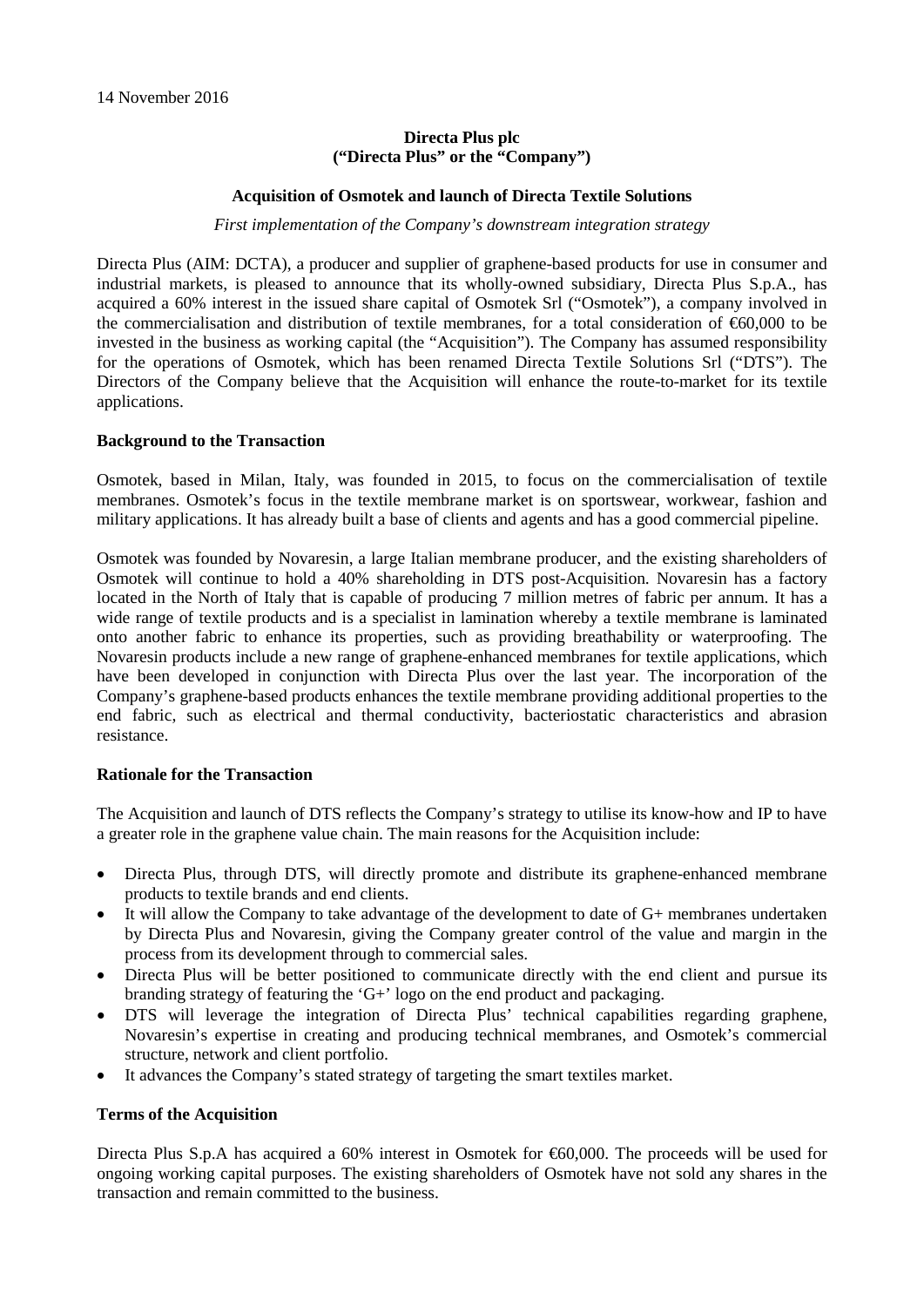Osmotek was incorporated in September 2015 and, based on unaudited management information, in the period from incorporation to 31 October 2016 revenues were approximately €150,000 and it has reached its target of operating profit breakeven.

Under the terms of the Acquisition, Directa Plus S.p.A. will be the sole supplier of graphene-based products to Novaresin which will then produce the graphene-enhanced membranes that will be commercialised through DTS. Novaresin will provide the graphene-enhanced membranes exclusively to DTS and is prohibited from selling them directly to third parties.

Directa Plus will be responsible for the DTS operations, which will be based at the Company's existing headquarters in Lomazzo, Italy.

Giulio Cesareo, Chief Executive Officer of Directa Plus, said: "The establishment of Directa Textile Solutions represents a key milestone of our downstream integration strategy, and another step in the execution of our business plan. By moving up the value chain, we will be able to generate revenues from the provision of our G+ and also from the sale of the graphene-enhanced membrane to the end customer. Equally, we will be better able to communicate directly with major brands and so provide a product that meets their exact needs as well as pursuing our ingredient branding strategy.

"The market for smart textiles is vast. By partnering with a leading producer of textile membranes, Novaresin, with whom we have been working closely over the last year to develop graphene-enhanced textile membranes that are already being tested by a range of potential customers, we are strengthening our ability to target this key segment with our innovative, tailor-made solutions that have been independently certified as safe for human health and the environment. As a result, we are very excited about the prospects for Directa Plus Textile Solutions, which further increases our competitive position in the industry."

*This announcement contains inside information as defined in Article 7 of the Market Abuse Regulation No. 596/2014 and is disclosed in accordance with the Company's obligations under Article 17 of those Regulations*

# **Enquiries**

| Directa Plus plc                                                |                  |
|-----------------------------------------------------------------|------------------|
| Giulio Cesareo, CEO                                             | $+390236714458$  |
| Marco Ferrari, CFO                                              |                  |
|                                                                 |                  |
| <b>Cantor Fitzgerald Europe (Nominated Adviser and Broker)</b>  |                  |
| Marc Milmo, David Foreman, Michael Reynolds (Corporate Finance) | +44 20 7894 7000 |
| Mark Westcott, David Banks (Sales)                              |                  |
|                                                                 |                  |
| <b>Luther Pendragon (Financial PR)</b>                          |                  |
| Harry Chathli, Claire Norbury, Alexis Gore                      | $+442076189100$  |

# **About Directa Plus**

Directa Plus is one of the largest producers and suppliers of graphene-based products for use in consumer and industrial markets worldwide. By incorporating Directa Plus' unique graphene blends, identified by the G+ brand, its customers can enhance the performance of their end products without significantly increasing their cost. Directa Plus graphene-based products are natural, chemical-free, sustainably produced and tailored to specific customer requirements for commercial applications such as smart textiles, tyres, composite materials and environmental solutions.

Established in 2005, the Company has a patented technology process and a scalable and exportable manufacturing model. It produces graphene-based products at its own factory in Lomazzo, Italy, and can set up additional production at customer locations to reduce transport costs, waste and time-to-utilisation.